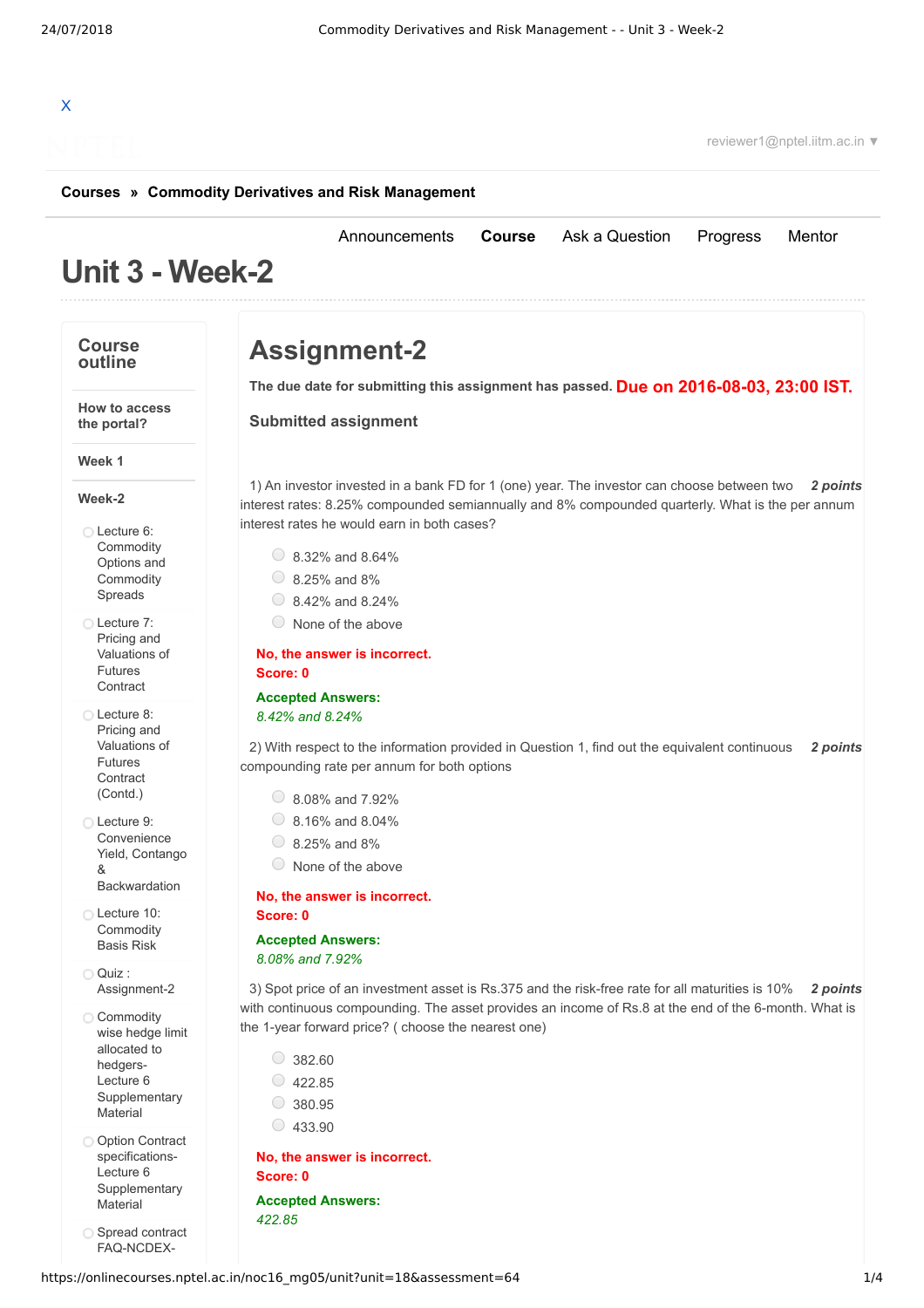Lecture 6 **[Supplementary](https://onlinecourses.nptel.ac.in/noc16_mg05/link?unit=53) Material** 

- Nominal Interest Rate- Continuos Compounding-Lecture 7 **[Supplementary](https://onlinecourses.nptel.ac.in/noc16_mg05/link?unit=54)** Material
- ◯ Spot Price Sugar-27-May 2016-Lecture 7 **[Supplementary](https://onlinecourses.nptel.ac.in/noc16_mg05/link?unit=55)** Material
- ◯ Spot Price Polling Process-Lecture 7 **[Supplementary](https://onlinecourses.nptel.ac.in/noc16_mg05/link?unit=56) Material**
- Contango [Backwardation-](https://onlinecourses.nptel.ac.in/noc16_mg05/link?unit=58)Lecture 8 **Supplementary** Material
- Cost of Carry-Lecture 8 **[Supplementary](https://onlinecourses.nptel.ac.in/noc16_mg05/link?unit=59)** Material
- □ Indicative Warehouse charges 20- April-2016- Lecture 8 **[Supplementary](https://onlinecourses.nptel.ac.in/noc16_mg05/link?unit=60)** Material
- Spot Futures Convergence-Lecture 9 **[Supplementary](https://onlinecourses.nptel.ac.in/noc16_mg05/link?unit=66)** Material
- **Basis Risk** contango backwardation - Lecture 10 **[Supplementary](https://onlinecourses.nptel.ac.in/noc16_mg05/link?unit=67) Material**
- [Assignment](https://onlinecourses.nptel.ac.in/noc16_mg05/link?unit=153) 2- **Solution**

**Week 3**

- **Week 4**
- **Week 5**

**Week 6**

**Week 7:**

**Week 8**

#### 24/07/2018 Commodity Derivatives and Risk Management - - Unit 3 - Week-2

4) A cardamom wholesaler (who buys cardamom from farmers and sells these at a profit) has 2 *points* already agreed to sell 100 kgs of Cardamom at a fixed price to be delivered after 2 months. The wholesaler intends to buy Cardamom from farmer after a month. To protect its margin, the Cardamom wholesaler will

- $\circ$  Take short futures on Cardamom as he is long on cash market position
- $\circ$  Take long futures on cardamom as he is short on cash market position
- Take long futures on cardamom as he is long on cash market position
- $\circ$  Take short futures on cardamom as he is short on cash market position

#### **No, the answer is incorrect. Score: 0**

#### **Accepted Answers:**

#### *Take long futures on cardamom as he is short on cash market position*

5) Suppose you bought a futures contract at Rs.1580 with prevailing spot price of Rs. 1565.If 2 points the futures price changes to Rs. 1564 and corresponding spot price is Rs. 1550, what is its value of the futures contract, before it is marked-to-market?

- $\bigcirc$  0
- Rs.16
- O Negative Rs.16
- O Negative Re.1

#### **No, the answer is incorrect. Score: 0**

### **Accepted Answers:**

*Negative Rs.16*

6) *2 points* A Jeera wholesaler (who buys Jeera from farmers and sells these at a profit) has already bought 2 tons of Jeera. It is yet to find buyers for the Jeera. To protect its margin, the Jeera wholesaler will

- $\circ$  Take long futures on Jeera as he is short on cash market position
- $\bigcirc$  Take long futures on Jeera as he is long on cash market position
- $\circ$  Take short futures on Jeera as he is short on cash market position
- $\circ$  Take short futures on Jeera as he is long on cash market position

#### **No, the answer is incorrect. Score: 0**

#### **Accepted Answers:**

#### *Take short futures on Jeera as he is long on cash market position*

7) *2 points* Which of the following is a consumption asset?

- Nifty
- C Infosys Stock
- Non-Convertible Debenture issued by Tata Motors
- Aluminium

#### **No, the answer is incorrect.**

#### **Score: 0 Accepted Answers:**

### *Aluminium*

8) Spot price of a commodity is Rs. 1780. Storage cost associated with this commodity is Rs. 2 points 1 per day – but paid at the end of the storage period. A trader wants to find out the theoretical futures price for a contract maturing after 60 days. His cost of fund is 8% per annum (continuously compounded) and year is assumed to be of 360 days. The theoretical futures price is

- $\circ$  1864.69
- $\circ$  1833.80
- $\circ$  1863.89
- $01845.90$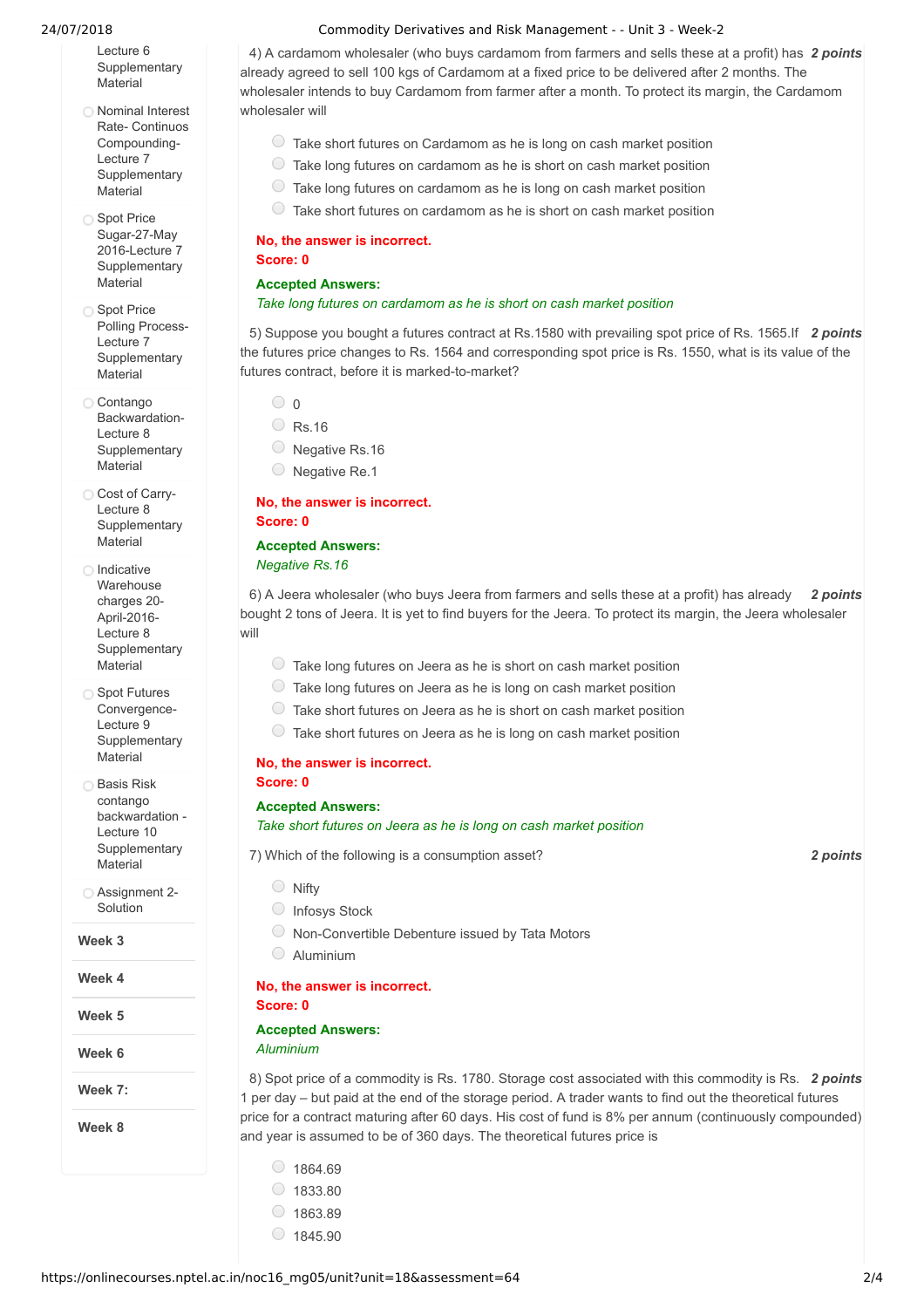24/07/2018 Commodity Derivatives and Risk Management - - Unit 3 - Week-2

**No, the answer is incorrect. Score: 0 Accepted Answers:**

*1863.89*

9) *2 points* With respect to the information provided in Question No. 3, the actual futures price ( available in the market) is Rs. 1900. What would be the trader's arbitrage strategy on the spot date?

Sell commodity in spot and Invest Rs. 1780 in risk free rate, Take Long futures Position for 2 month

 $\circ$  Sell commodity in spot and Invest Rs.1780 in risk free rate, Take short futures Position for 2 month

- Borrow Rs.1780, Sell commodity in spot,Take short futures position for 2 month
- Borrow Rs.1780 to buy commodity in spot,Take Long futures position for 2 month

#### **No, the answer is incorrect. Score: 0**

#### **Accepted Answers:**

*Borrow Rs.1780 to buy commodity in spot,Take Long futures position for 2 month*

100n a given day, spot price and near month futures price for a commodity is Rs. 1700 and 2 *points* Rs.1720 respectively. After a week, both prices changed to Rs.1690 (spot) and Rs.1680 (futures). It indicates that the market has moved from

- Backwardation to Contango
- Contango to Backwardation
- Contango market has remained unchanged
- Backwardation market has remained unchanged

#### **No, the answer is incorrect. Score: 0**

**Accepted Answers:** *Contango to Backwardation*

11) *2 points* As the convenience yield increases, which of the following is true?

- $\circlearrowright$  The futures price as a percentage of the spot price increases
- $\circ$  The futures price as a percentage of the spot price decreases
- $\circ$  The futures price as a percentage of the spot price stays the same
- $\circ$  None of the above

#### **No, the answer is incorrect. Score: 0**

**Accepted Answers:**

*The futures price as a percentage of the spot price decreases*

12) *n* an "all throughout contango market", strengthening of the basis means **2 2** points

- $\circledcirc$  spot price increases less than the futures price
- $\circledcirc$  the futures price falls less than the spot price
- $\circ$  a short hedger benefits
- $\circ$  a short hedger loses

**No, the answer is incorrect. Score: 0**

#### **Accepted Answers:**

*a short hedger benefits*

13) **13** *points* 2 *points* 

- Upward sloping
- $\circ$  Downward sloping
- Horizontal
- $\circledcirc$  Either upward or downward sloping